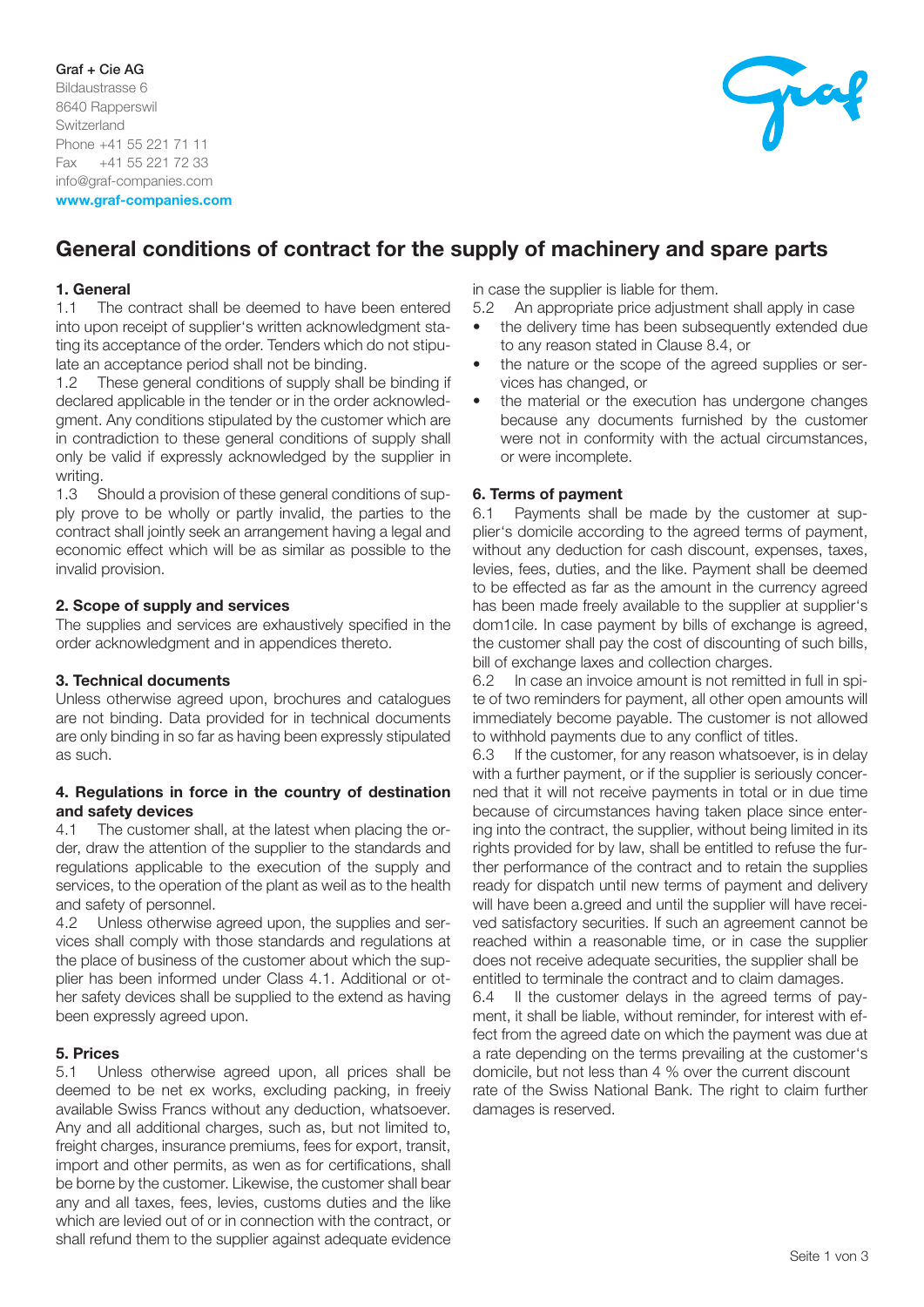

# 7. Reservation of title

The supplier shall remain the owner of all supplies until having received the full payments in accordance with the contract.

The customer shall cooperate in any measures necessary for the protection of supplier's title. In particular upon entering into the contract it authorizes the supplier to enter or notify the reservation of title in the required form in public registers, books or similar records, all in accordance with relevant national laws, and to fulfill all corresponding formalities, at customer's cost. During the period of the reservation of title, the customer shall, at its own cost, maintain the supplies and insure them for the benefit of the supplier

against theft, breakdown, fire, water and other risks. The customer shall further take all measures to ensure that the supplier's title is in no way prejudiced. Tools remain the property of the supplier, even though a partial cost might have been borne by the customer.

## 8. Delivery time

8.1 The delivery time shall start as soon as the contract is entered into, all official formalities such as, but not limited to, import, expert, transit and payment permits have been completed, payments due with the order have been made, any agreed securities given and the main technical points settled. The delivery time shall be deemed to be observed if by !hat time the supplier has sent a notice to the customer informing !hat the supplies are ready tor dispatch.

8.2 Compliance with the delivery time is conditional upon customer's fulfilling of its contractual Obligations.

8.3 lf partial deliveries which have been agreed upon or become necessary for the supplier due to technical considerations and one or several part shipments are delayed neither other partial deliveries nor the rights or duties of the buyer attached thereto are affected.

8.4 The delivery time is reasonably extended:

a) if the information required by the supplier for performance of the contract is not received in time, or if the customer subsequently changes it thereby causing a delay in the delivery of the supplies or services;

b) if hindrances occur which the supplier cannot prevent despite using the required care, regardless of whether they affect the supplier or the customer or a third party. Such hindrances include, but shall not be limited to, epidemics, mobilization, war, revolution, serious breakdown in the works, accidents, labor conflicts, late or deficient delivery by subcontractors of raw materials, semifinished or finished products, the need to scrap important work pieces, official actions or omissions by any state authorities or public bodies, natura! catastrophes, acts of God;

c) if the customer or a third party is behind schedule with work it has to execute, or wilh the performance of its contractual obligations, in particular if the customer fails to observe the terms of payment.

# 9. Packing

Packing shall be charged for separately by the supplier and shall not be returnable. However, if it is declared as supplier's property, it shall be returned by the customer. carriage paid, to the place of dispatch.

## 10. Passing of benefit and risk

10.1 The benefit and the risk of the supplies shall pass to the customer latest by the date of their leaving the works. 10.2 lf dispatch is delayed at the request of the customer or due to reasons beyond supplier's control, the risk of the supplies shall pass to the customer at the time originally foreseen for their leaving the works. From this moment on, the supplies shall be stored and insured on the account and at the risk of the customer.

# 11. Forwarding, transport and insurance

11.1 The transport shall be at customer's expense and risk even then if carriage paid has been agreed upon. Without the availabil ity of instructions by the buyer concerning the transport and insurance the supplier shall undertake these to the best of his judgement without any responsibility.

11.2 Special requirements regarding forwarding and insurance shall be communicated to the vendor in good time. Transport shall be at the purchaser's expense and risk.

11.3 Objeclions regarding forwarding or transport shall upon receipt of the supplies or of the shipping documents be immediately submitted by the customer to the last carrier.

11.4 The customer shall be responsible for taking insurance against risks of any kind.

## 12. lnspection and taking-over of the supplies

12.1 As far as being normal practice, the supplier shall inspect the supplies before dispatch. lf the customer requests further testing, this has tobe specially agreed upon and paid for by the customer.

12.2 Claims of any kind can only be recognized if made in writing within 14 days following receipt of goods. For goods which can be proven to have been supplied in defective condition through the fau lt of the supplier, the supplier at his sole discretion can either repair the goods or replace them.